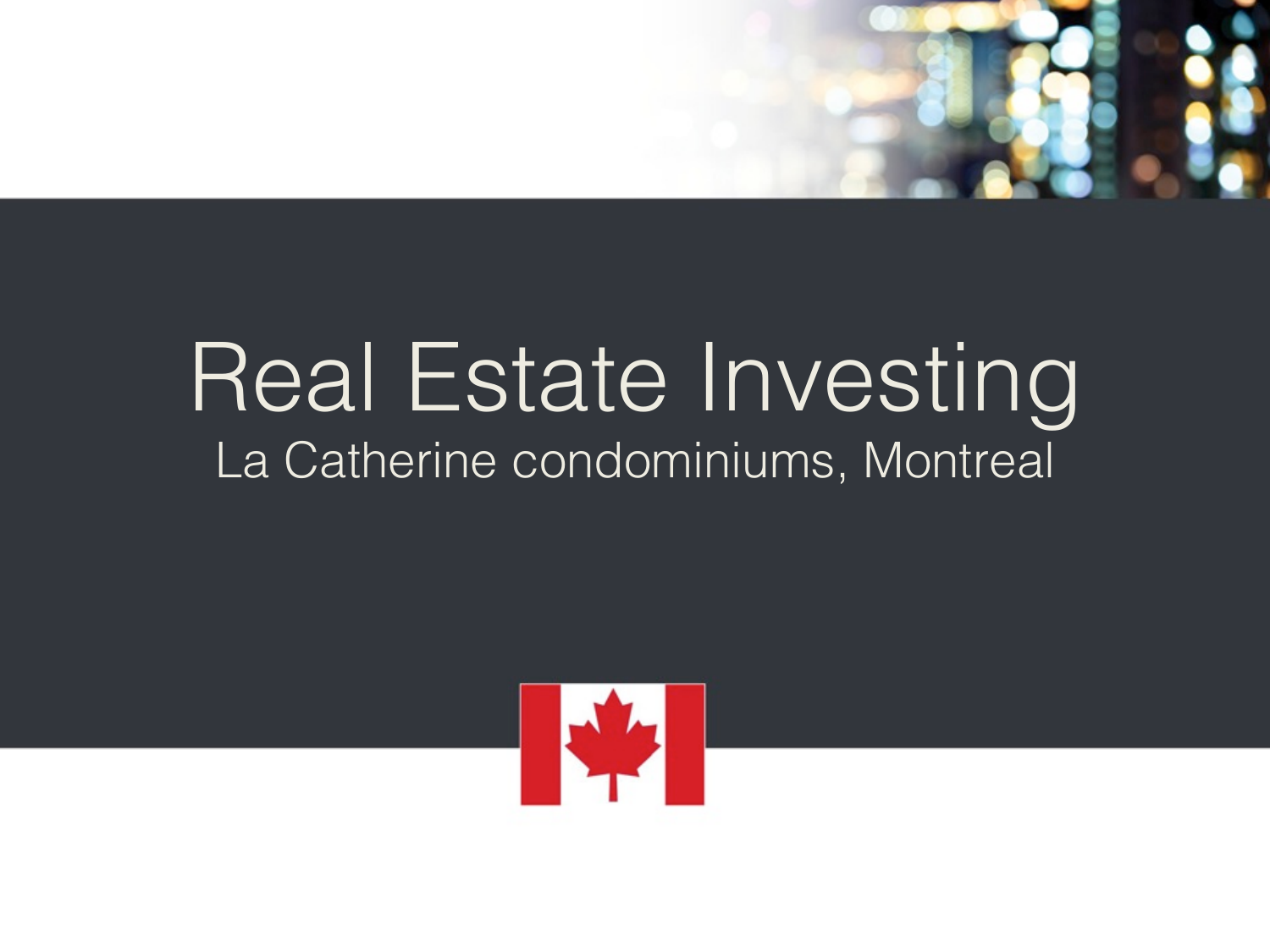## ABOUT MONTREAL Exceptional location



- U.S.A. border is **< 1 hour away**
- Flight time to New York, Boston and Toronto is **< 2 hours**

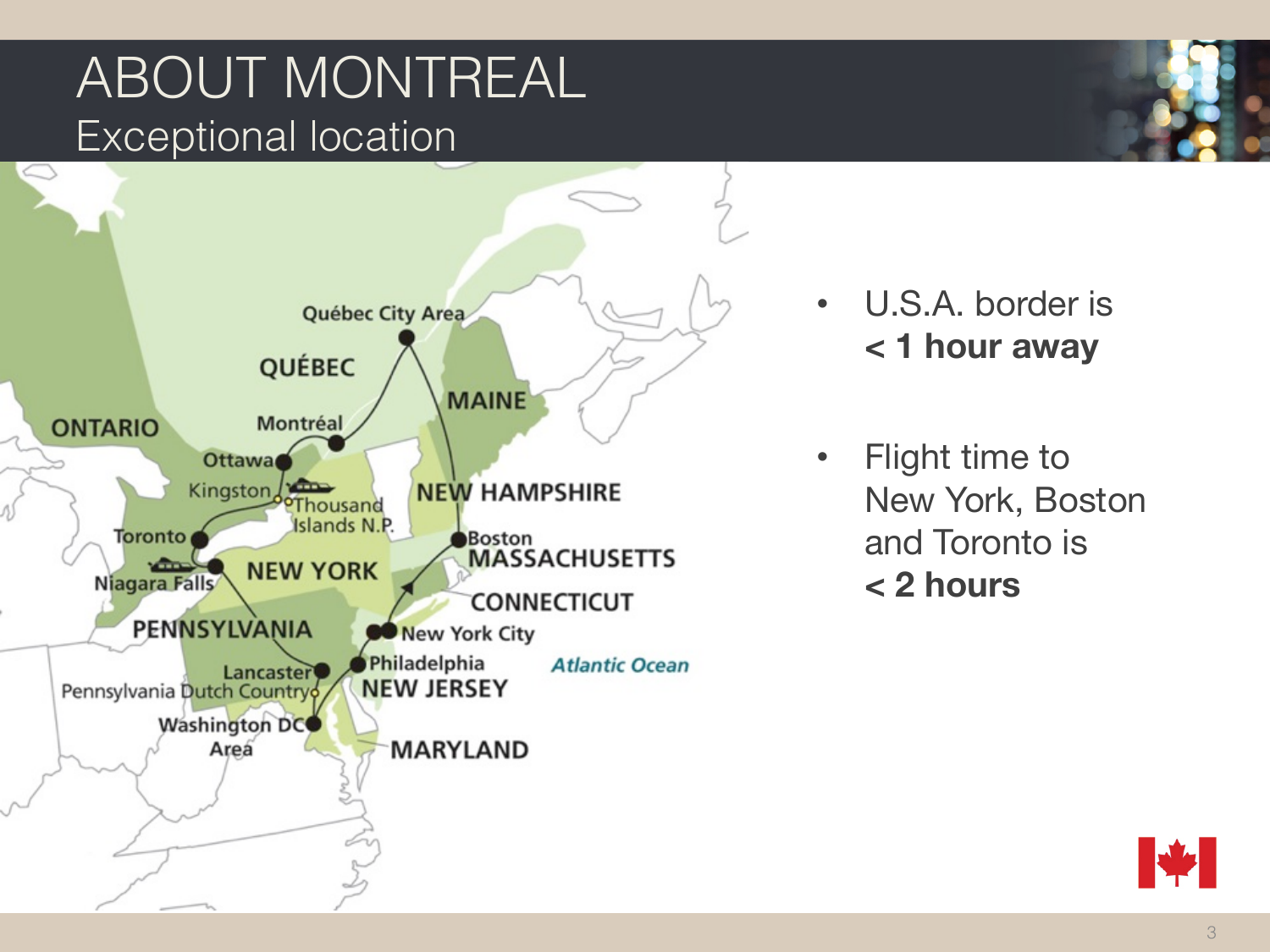# ABOUT MONTREAL



### POPULATION OF 3,9 MILLION (Half of total Quebec population)

- Top-performing Schools and universities
- Culinary delights from around the globe
- Year-round entertainment and festivals drawing international visitors
- A multicultural city: Over 120 cultural communities of immigrant origin
- A safe city: Montreal ranks  $1<sup>st</sup>$  among the 20 largest North American cities in terms of personal safety

*Source:* International Montreal, "The Greater Montreal – A World of Opportunity"

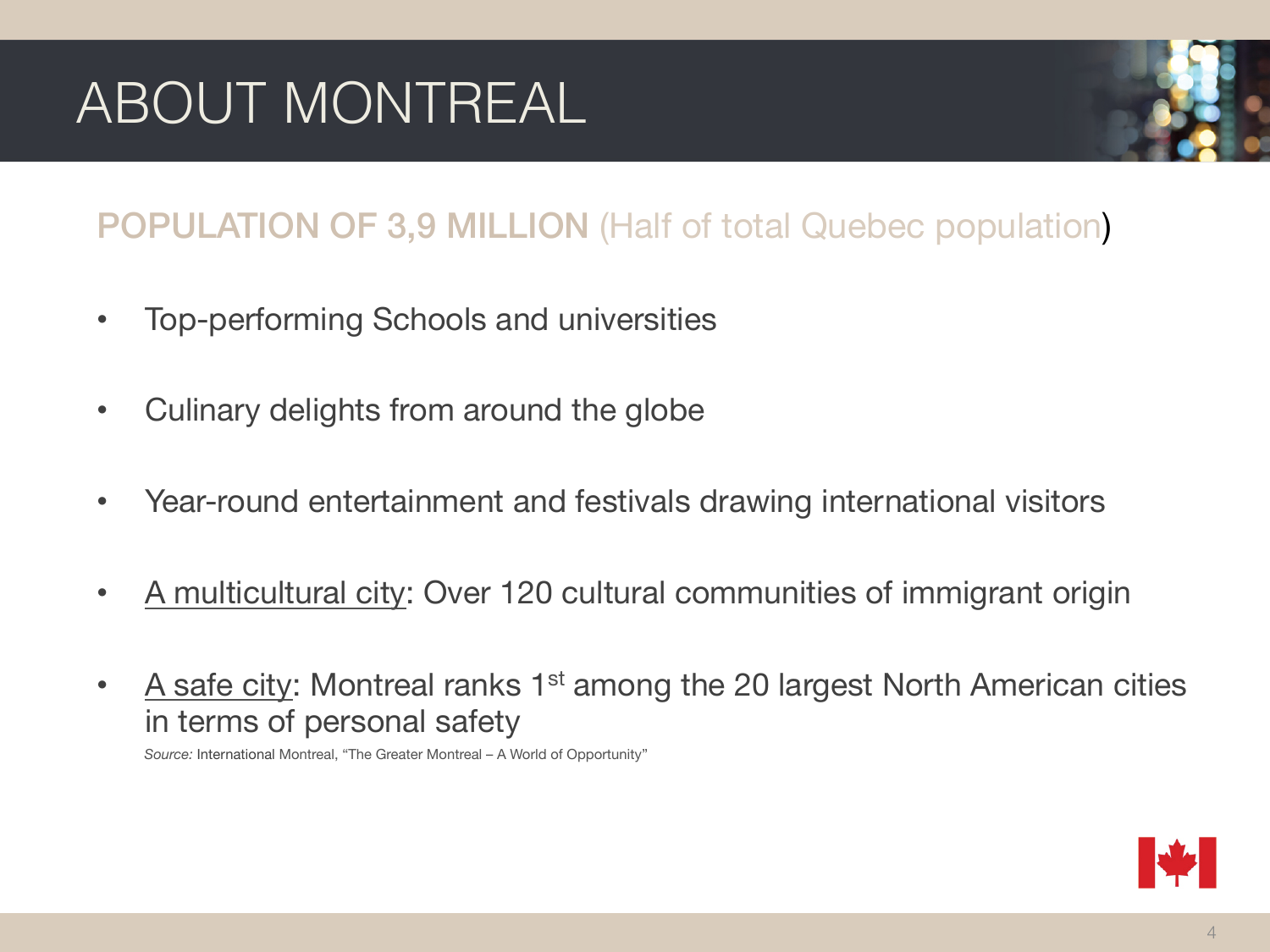## ABOUT MONTREAL Transport and Mobility

### **International travel:**

- Pierre Elliot Trudeau international airport
- Direct flights to and from Beirut (Air France)

### **Inbound and local travel:**

• Train service



- Public transit system
- Carsharing services:
	- Communauto C
	- o Car2go
- Bixi public bicycle sharing system

 $E<sub>0</sub>$ 





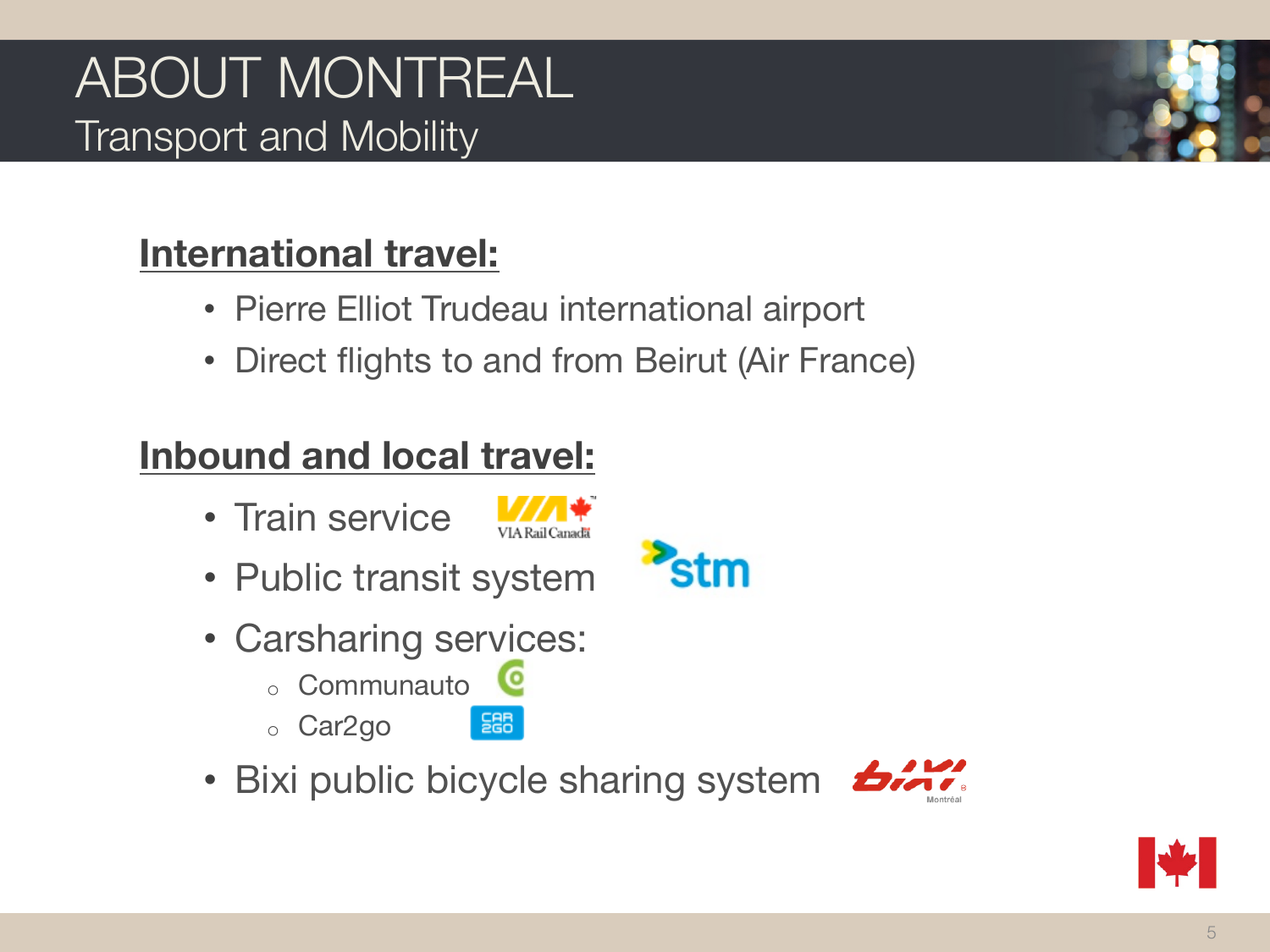# PRESS **COVERAGE**



Cet **Cancer COUP D'ERLANDE D'EMPLOI** QUOI DE NEUF ON PARLE DE NOUS INSTALLER L'APPLICATION 4 mai 2014, section MAISON, écran 10



#### **MONTRÉAL LA REVANCHE DE L'OUEST DU CENTRE-VILLE**

ENVOYER

 $\sim$ 



#### **CAMPER POUR ACHETER DES CONDOS**

#### **DANIELLE BONNEAU** LA PRESSE

Le 29 mai, est-ce que 200 personnes attendront l'ouverture du bureau des ventes du projet La Catherine, rue Sainte-Catherine Ouest, à l'est de l'ancien Forum ? Les paris sont ouverts !

Au début du mois, le lancement du projet Xact, juste à côté, a créé toute une commotion : une trentaine de personnes ont bravé la pluie et le froid pendant quelques jours (et quelques nuits) afin d'être les premiers à choisir un condo ! Il a fallu distribuer des numéros pour que les campeurs improvisés rentrent chez eux. Le matin de l'ouverture officielle du bureau des ventes, plus de 200 personnes se trouvaient à l'extérieur. Dès la première journée, 68 des 88 condos ont trouvé preneur!

« Je ne pensais pas qu'il y aurait une telle demande », avoue Debbie LaFave, vice-présidente senior de l'agence Immobilier Baker, qui a pourtant une connaissance approfondie du marché.

« Il y a beaucoup de projets grandioses à Montréal, mais celui-là répond à un besoin, poursuit-elle. Comme il s'agit

### **La Presse** May 2014

d'un changement de vocation pour un immeuble existant. l'ancien hôtel du Fort, situé au-dessus du collège LaSalle. les prix des condos ne sont pas aussi élevés. Le proiet se trouve par ailleurs dans un quartier établi où tout est accessible à pied, à vélo ou en métro. C'est ce qui le rend si intéressant, »

Cette frénésie rappelle celle qu'a suscitée la mise en vente des deux premières phases du Seville, en 2010, pratiquement de l'autre côté de la rue. Depuis, les 450 condos du Seville se sont concrétisés, et un café Starbucks. un Marché Adonis et une succursale de la Banque de Montréal se sont installés au rez-de-chaussée de l'imposant complexe, ce qui a contribué à la relance du Village Shaughnessy, affaibli par la fermeture du Forum en 1996. Le renouveau est palpable rue Sainte-Catherine Ouest et à la Place Alexis-Nihon, qui se refait une beauté.

« Il y a un engouement pour le quartier, constate Allan Fadi Coussa, architecte du projet La Catherine. Les services, les stations de métro Atwater et Guy-Concordia, les universités, les épiceries sont déjà là. »

#### NOUVEAU QUARTIER CHINOIS

La communauté asiatique a d'ailleurs bien saisi le potentiel du secteur. Aussi figure-t-elle dans la ligne de mire des promoteurs. La clientèle visée ? Les parents, d'ici ou d'ailleurs, qui ne sont pas nécessairement riches et donnent un coup de main à leurs enfants en investissant dans l'immobilier.

Aussi, autant les concepteurs de La Catherine que du Xact se sont assurés de respecter les grands principes du feng shui. La Catherine, un complexe en copropriété de 15 étages, du côté de la rue Sainte-Catherine, qui remplacera un édifice vacant, occupé auparavant par un magasin Omer DeSerres, n'aura pas la même adresse que l'immeuble précédent. Le 2134 deviendra le 2136, rue Sainte-Catherine Ouest (pour éviter le chiffre 4, qui évoque la mort pour les Chinois). À l'arrière, rue Topper, où se trouvera l'entrée principale, l'adresse se rapprochera le plus possible du 8 chanceux (2117, rue Tupper). Les portes des condos, par ailleurs, ne seront pas vis-à-vis les portes donnant accès aux balcons

La Catherine est le deuxième projet du Groupe Gabriel, qui réalise le Platopolis, dans le Plateau. Alors que le prix moven d'un condo au Xact est d'environ 412 \$ le pied carré, celui d'un appartement au Catherine variera entre 430 \$ et 450 \$ le pied carré. C'est cher ? Un peu plus à l'est, dans les futures tours aux environs du Centre Bell, les prix varient entre 500 \$ et 650 \$ le pied carré, révèle Mathieu Collette, directeur des études de marché du condo au sein du Groupe Altus.

« Les projets ne sont pas comparables à cause de leur nombre d'étages, de leur nombre de condos et de leur emplacement, précise-t-il. Le secteur autour du Centre Bell est à maturité. Il y a beaucoup d'immeubles de belle qualité avec des adresses prestigieuses à courte distance. »

Pour mieux se mesurer à la concurrence. La Catherine aura une piscine sur le toit de la base commerciale, de deux étages, ainsi qu'un centre de conditionnement physique. Le lancement officiel du projet se fera le 30 mai à midi, mais ceux qui se seront inscrits sur le site pourront se présenter la veille. Déjà, 1200 personnes ont manifesté de l'intérêt l

| ENVOYER     | n<br>Tweeter |  |
|-------------|--------------|--|
| TÉLÉCHARGEZ |              |  |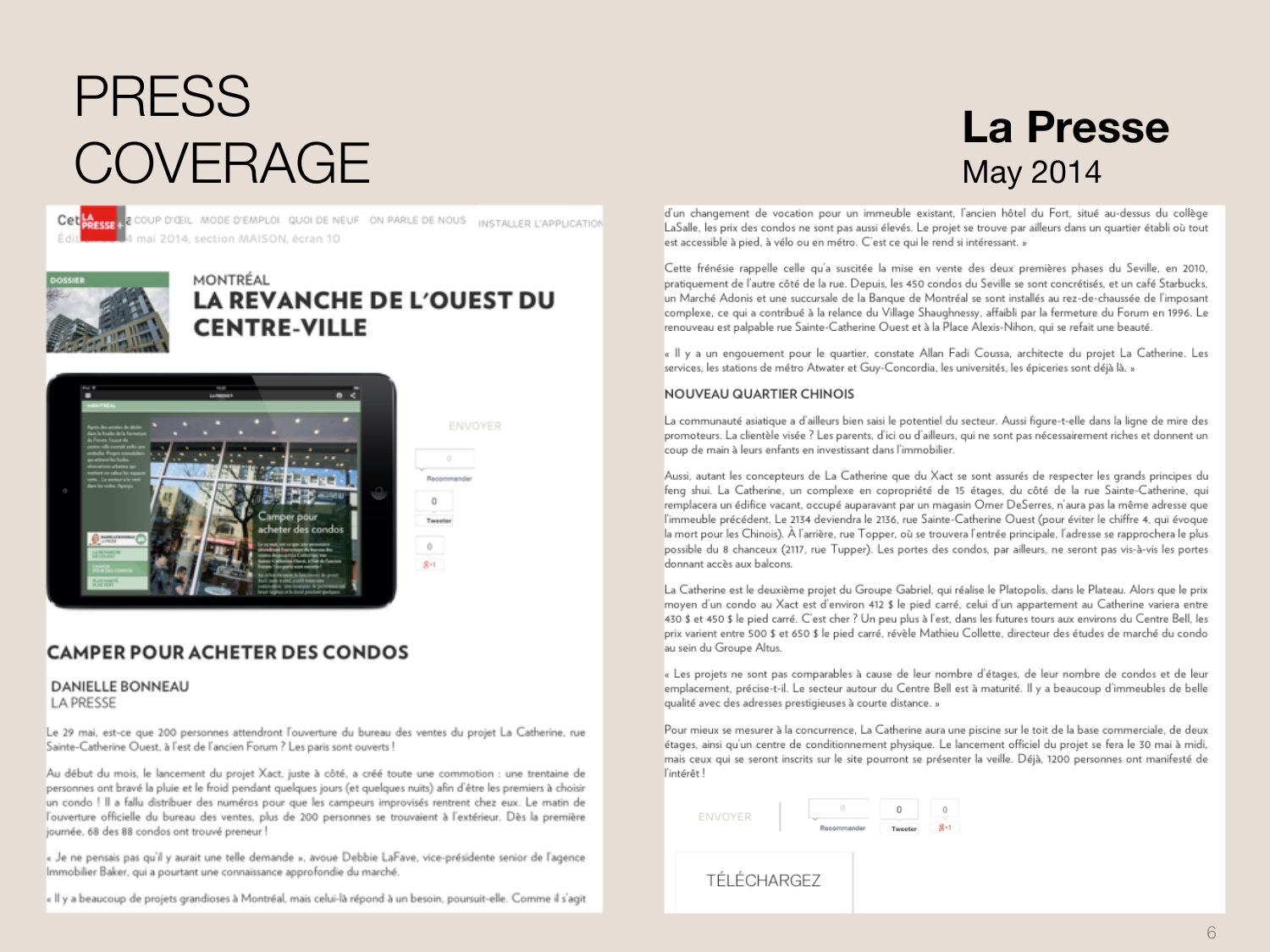## YOUR INVESTMENT Advantages

## • **Ease of rental**

<sup>o</sup> We offer a property and tenant management service

## • **Added value for foreign investors**

- <sup>o</sup> Immigration laws
- <sup>o</sup> Tax laws
- <sup>o</sup> Stability (financial, political)

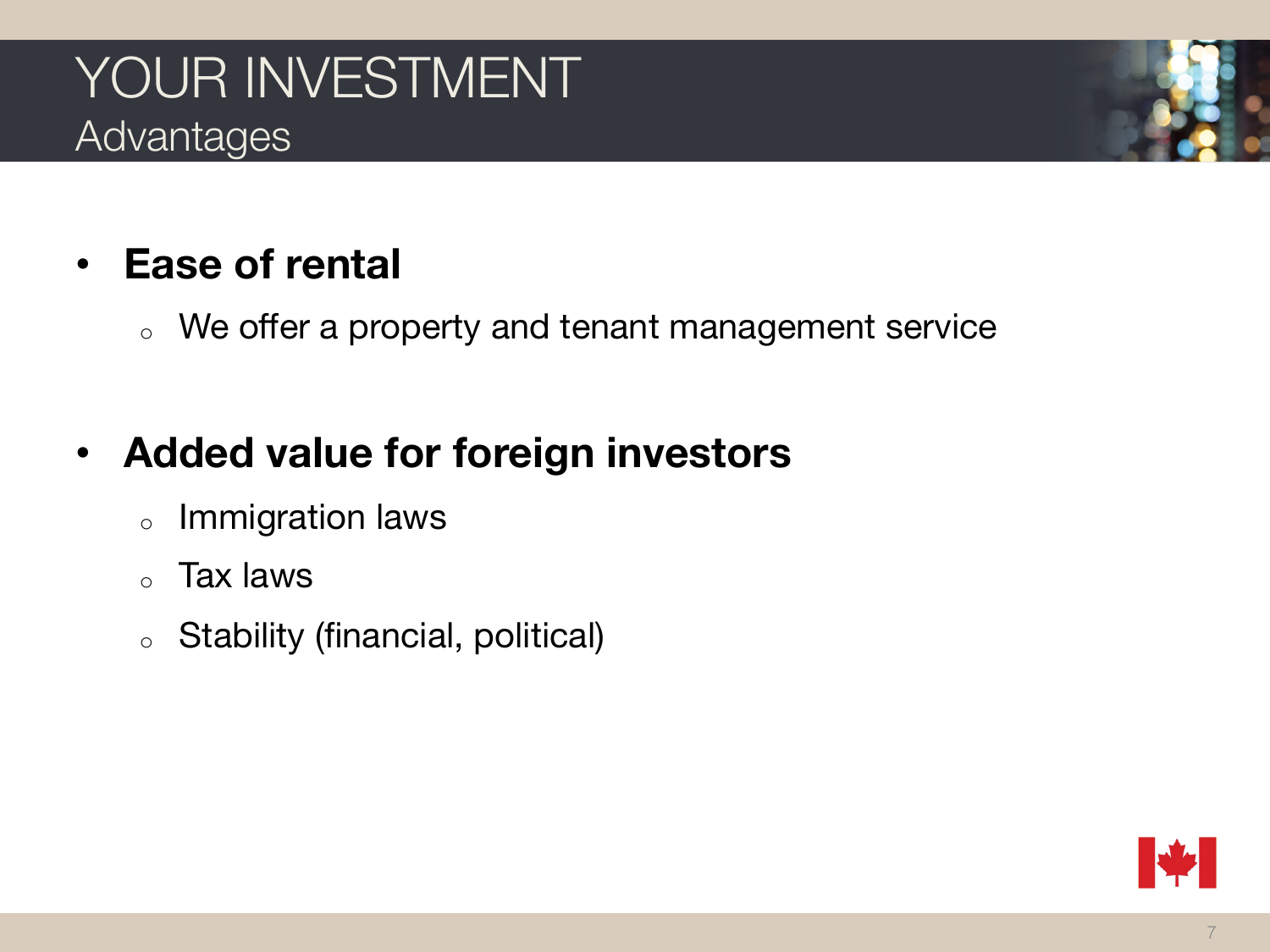

- **When a non-resident disposes of taxable Canadian property:**
	- $\circ$  Payment of a withholding tax is required (Section 116 of the Income Tax Act)
	- $\circ$  The non-resident must obtain a clearance certificate from the Canada Revenue Agency (CRA)
	- $\circ$  Rental income earned by a non-resident is subject to a 25% withholding tax (on the gross rents received)
	- $\circ$  Option to file a special return whereby tax is paid on the net income earned from the property (real property rentals)
	- $\circ$  The Canadian payer must file an annual CRA information return by March 31<sup>st</sup> the following year (NR4 form – summary of gross rent paid or credited in the previous year)
- In some cases, a non-resident taxpayer may have to, or elect to file a Canadian income tax return (Request that taxes be assessed on *net* rental income and at *marginal* tax rates)
- In most cases, non-residents may be able to claim a foreign tax credit in their country of residence for Canadian taxes paid

 **Note:** Non-residents are required to obtain a CRA Individual Tax Number (ITN)

*Source:* Government of Canada website, Canada Revenue Agency section: file:///Users/vlyssan/Library/Containers/com.apple.mail/Data/Library/Mail%20Downloads/Non-residents%20of%20Canada.html